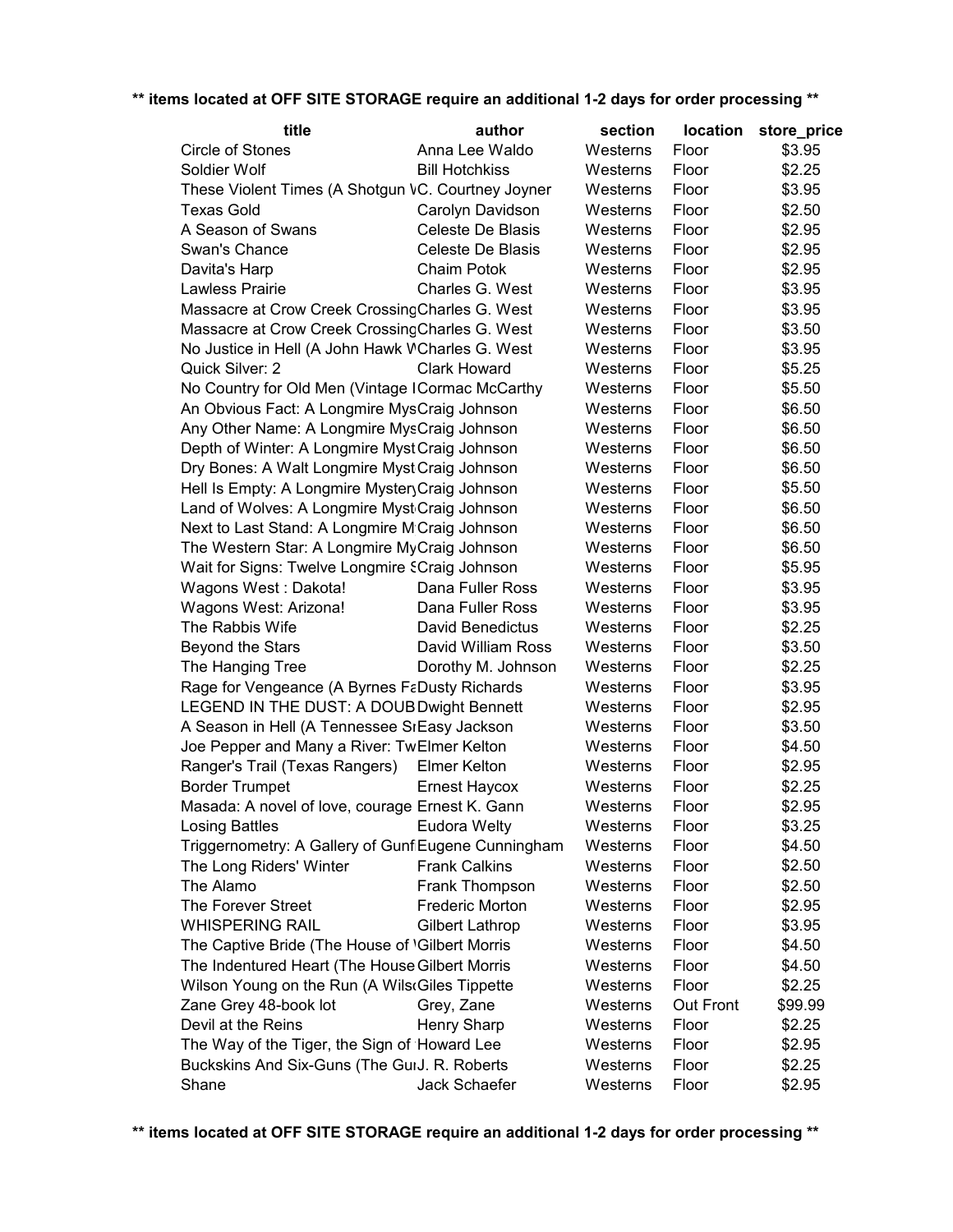| Sun Going Down                                    | Jack Todd                         | Westerns        | Floor      | \$6.50 |
|---------------------------------------------------|-----------------------------------|-----------------|------------|--------|
| Alaska                                            | James A. Michener                 | Westerns        | Floor      | \$6.50 |
| By James A. Michener - Chesape: James A. Michener |                                   | Westerns        | Floor      | \$4.95 |
| Caravans 1                                        | James A. Michener                 | Westerns        | Floor      | \$3.95 |
| Centennial                                        | James A. Michener                 | Westerns        | Floor      | \$3.95 |
| Chesapeake                                        | James A. Michener                 | Westerns        | Floor      | \$3.95 |
| Hawaii                                            | James A. Michener                 | Westerns        | Floor      | \$4.50 |
| Journey                                           | James A. Michener                 | Westerns        | Floor      | \$6.50 |
| Journey                                           | James A. Michener                 | Westerns        | Floor      | \$5.95 |
| Journey                                           | <b>James A. Michener</b>          | <b>Westerns</b> | OFF SITE S | \$5.50 |
| Legacy                                            | James A. Michener                 | Westerns        | Floor      | \$5.95 |
| Mexico                                            | James A. Michener                 | Westerns        | Floor      | \$5.25 |
| My Lost Mexico                                    | James A. Michener                 | Westerns        | Floor      | \$2.95 |
| Poland James Michener                             | James A. Michener                 | Westerns        | Floor      | \$4.50 |
| Recessional: A Novel                              | James A. Michener                 | Westerns        | Floor      | \$3.95 |
| Space                                             | James A. Michener                 | Westerns        | Floor      | \$3.95 |
| Space. A Novel.                                   | James A. Michener                 | Westerns        | Floor      | \$5.95 |
| Tales of the South Pacific                        | James A. Michener                 | Westerns        | Floor      | \$3.95 |
| Texas                                             | James A. Michener                 | Westerns        | Floor      | \$6.50 |
| Texas                                             | James A. Michener                 | Westerns        | Floor      | \$6.50 |
| The Novel                                         | James A. Michener                 | Westerns        | Floor      | \$3.95 |
| The Novel                                         | James A. Michener                 | Westerns        | Floor      | \$3.25 |
| The Source                                        | James A. Michener                 | Westerns        | Floor      | \$3.95 |
| The Source: A Novel                               | James A. Michener                 | Westerns        | Floor      | \$4.50 |
| The Source: A Novel                               | James A. Michener                 | Westerns        | Floor      | \$3.95 |
| World Is My Home                                  | James A. Michener                 | Westerns        | Floor      | \$4.95 |
| From Sea to Shining Sea                           | <b>JAMES ALEXANDER TIWesterns</b> |                 | Floor      | \$4.50 |
| Long Hunt                                         | James Boyd                        | Westerns        | Floor      | \$2.50 |
| True Women                                        | Janice Woods Windle               | Westerns        | Floor      | \$5.95 |
| All God's Chillun Got Guns                        | <b>Jed Cross</b>                  | Westerns        | Floor      | \$2.95 |
| Gods and Generals (Civil War)                     | Jeff Shaara                       | Westerns        | Floor      | \$6.50 |
| The Last Full Measure: A Novel of Jeff Shaara     |                                   | Westerns        | Floor      | \$5.95 |
| The Last Full Measure: A Novel of Jeff Shaara     |                                   | Westerns        | Floor      | \$5.95 |
| Mister Henry-LNG Gn II                            | Jim Miller                        | Westerns        | Floor      | \$2.50 |
| Let There Be Light (Mail Order Bri Joanna Lacy    |                                   | Westerns        | Floor      | \$4.95 |
| American Dreams                                   | John Jakes                        | Westerns        | Floor      | \$4.25 |
| Americans                                         | John Jakes                        | Westerns        | Floor      | \$3.25 |
| California Gold                                   | John Jakes                        | Westerns        | Floor      | \$6.50 |
| California Gold                                   | John Jakes                        | Westerns        | Floor      | \$6.50 |
| California Gold                                   | john jakes                        | Westerns        | Floor      | \$5.25 |
| Charleston                                        | John Jakes                        | Westerns        | Floor      | \$4.25 |
| Homeland: The Crown Family SacJohn Jakes          |                                   | Westerns        | Floor      | \$3.95 |
| North and South                                   | John Jakes                        | Westerns        | Floor      | \$3.38 |
| On Secret Service                                 | John Jakes                        | Westerns        | Floor      | \$4.25 |
| THE BASTARD The Kent Chronicjohn jakes            |                                   | Westerns        | Floor      | \$6.50 |
| The Furies (Kent Family ChronicleJohn Jakes       |                                   | Westerns        | Floor      | \$4.50 |
| The Gods of Newport                               | John Jakes                        | Westerns        | Floor      | \$4.50 |
| The Kent Family Chronicles 8-VoltJohn Jakes       |                                   |                 |            | \$4.95 |
|                                                   |                                   | Westerns        | Floor      |        |
| The Rebels - The Kent Family CroJohn Jakes        |                                   | Westerns        | Floor      | \$6.50 |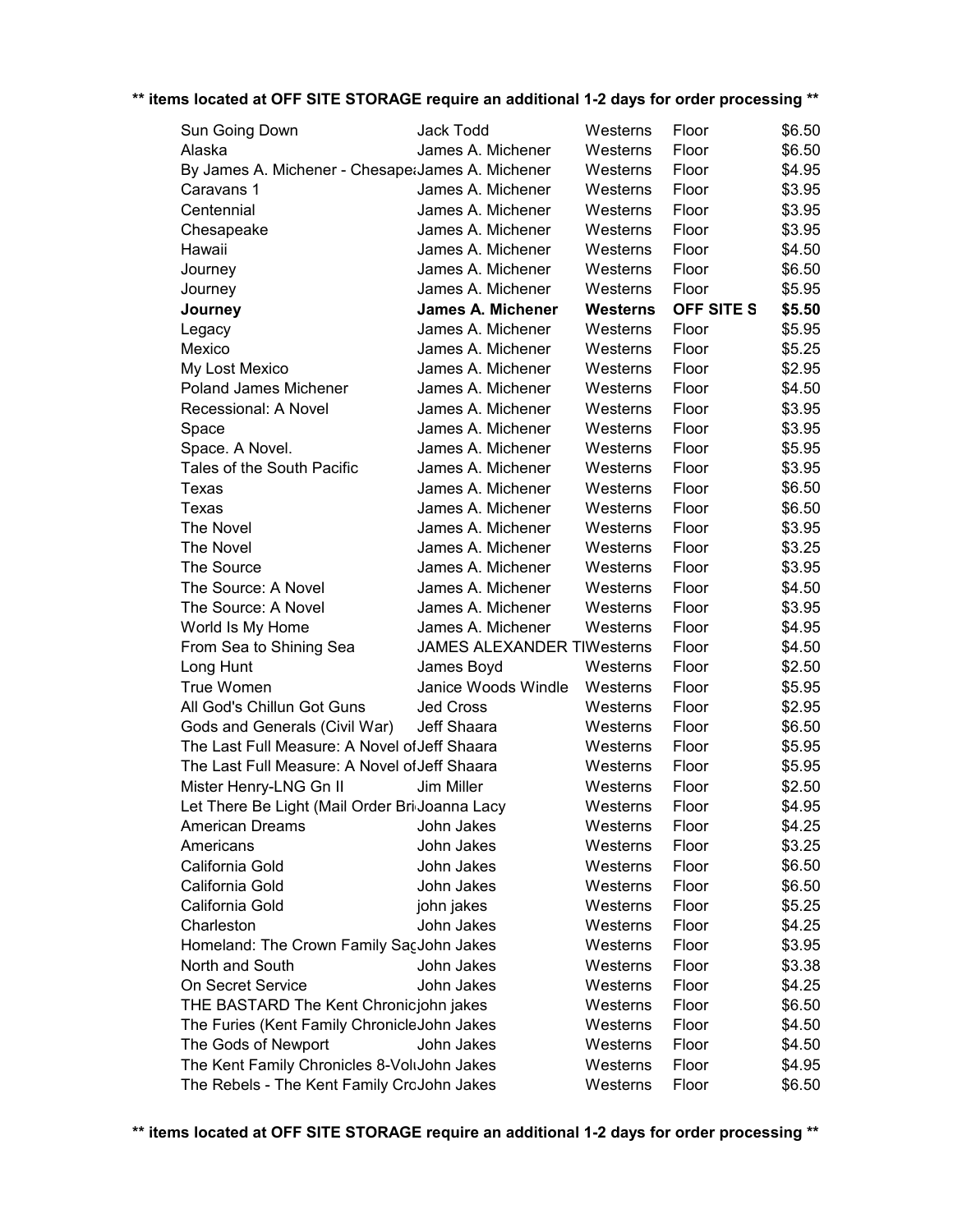| <b>The Seekers</b>                                  | John Jakes                       | Westerns | Floor | \$3.60 |
|-----------------------------------------------------|----------------------------------|----------|-------|--------|
| The Warriors                                        | John Jakes                       | Westerns | Floor | \$6.50 |
| Titans                                              | John Jakes                       | Westerns | Floor | \$2.95 |
| Warriors                                            | John Jakes                       | Westerns | Floor | \$2.95 |
| Doubtful Canon (Leisure Western) Johnny D. Boggs    |                                  | Westerns | Floor | \$3.25 |
| Catlow                                              | L'Amour                          | Westerns | Floor | \$2.25 |
| All My Friends Are Going to Be StiLarry McMurtry    |                                  | Westerns | Floor | \$4.95 |
| All My Friends Are Going to Be StiLarry McMurtry    |                                  | Westerns | Floor | \$2.95 |
| Anything for Billy                                  | <b>LARRY MCMURTRY</b>            | Westerns | Floor | \$4.50 |
| <b>Boone's Lick</b>                                 | Larry McMurtry                   | Westerns | Floor | \$6.50 |
| <b>Buffalo Girls</b>                                | Larry McMurtry                   | Westerns | Floor | \$2.50 |
| <b>Buffalo Girls: A Novel</b>                       | Larry McMurtry                   | Westerns | Floor | \$6.50 |
| By Sorrow's River: The Berrybend Larry McMurtry     |                                  | Westerns | Floor | \$6.50 |
| Cadillac Jack                                       | Larry McMurtry                   | Westerns | Floor | \$4.95 |
| Comanche Moon                                       | Larry McMurtry                   | Westerns | Floor | \$6.50 |
| Dead Man's Walk                                     | Larry McMurtry                   | Westerns | Floor | \$6.50 |
| Duane's Depressed                                   | Larry McMurtry                   | Westerns | Floor | \$6.50 |
| <b>Duane's Depressed</b>                            | Larry McMurtry                   | Westerns | Floor | \$6.50 |
| Duane's Depressed: A Novel (Las Larry McMurtry      |                                  | Westerns | Floor | \$4.95 |
| In a Narrow Grave: Essays on Te Larry McMurtry      |                                  | Westerns | Floor | \$4.95 |
| Late Child                                          | Larry McMurtry                   | Westerns | Floor | \$6.50 |
| Leaving Cheyenne                                    | Larry McMurtry                   | Westerns | Floor | \$4.95 |
| Loop Group                                          | Larry McMurtry                   | Westerns | Floor | \$6.50 |
| Oh What a Slaughter: Massacres Larry McMurtry       |                                  | Westerns | Floor | \$6.50 |
| Rhino Ranch: A Novel (Thalia TrilcLarry McMurtry    |                                  | Westerns | Floor | \$4.50 |
| Roads: Driving America's Great HLarry McMurtry      |                                  | Westerns | Floor | \$4.50 |
| Sin Killer (The Berrybender NarratLarry McMurtry    |                                  | Westerns | Floor | \$6.50 |
| Sin Killer: A Novel (1) (BerrybendeLarry McMurtry   |                                  | Westerns | Floor | \$4.95 |
| Some Can Whistle                                    | Larry McMurtry                   | Westerns | Floor | \$6.50 |
| SOMEBODY'S DARLING                                  | Larry McMurtry                   | Westerns | Floor | \$4.95 |
| <b>Streets of Laredo</b>                            | Larry McMurtry                   | Westerns | Floor | \$6.50 |
| Telegraph Days: A Novel                             | Larry McMurtry                   | Westerns | Floor | \$6.50 |
| <b>Terms of Endearment</b>                          | Larry McMurtry                   | Westerns | Floor | \$4.95 |
| Texasville                                          | Larry McMurtry                   | Westerns | Floor | \$6.50 |
| The Colonel and Little Missie: BuflLarry McMurtry   |                                  | Westerns | Floor | \$6.50 |
| The Desert Rose                                     | Larry McMurtry                   | Westerns | Floor | \$2.95 |
| The Evening Star: A Novel                           | Larry McMurtry                   | Westerns | Floor | \$6.50 |
| The Evening Star: A Novel                           | Larry McMurtry                   | Westerns | Floor | \$6.50 |
| The Last Picture Show                               | Larry McMurtry                   | Westerns | Floor | \$6.50 |
| The Late Child: A Novel                             | Larry McMurtry                   | Westerns | Floor | \$4.95 |
| When the Light Goes: A Novel                        | Larry McMurtry                   | Westerns | Floor | \$6.50 |
| When the Light Goes: A Novel                        | Larry McMurtry                   | Westerns | Floor | \$4.95 |
| Zeke and Ned                                        | Larry McMurtry, Diana CWesterns  |          | Floor | \$6.50 |
| Pretty Boy Floyd                                    | Larry McMurtry, Diana O Westerns |          | Floor | \$6.50 |
| Pretty Boy Floyd                                    | Larry McMurtry, Diana O Westerns |          | Floor | \$2.95 |
| An Untamed Land (Red River of thLauraine Snelling   |                                  | Westerns | Floor | \$4.95 |
| Sun on the Wall                                     | Lee Leighton                     | Westerns | Floor | \$2.25 |
| The Hawk and the Dove (Saga of Leigh Franklin James |                                  | Westerns | Floor | \$2.95 |
| Bowdrie                                             | Louis L'Amour                    | Westerns | Floor | \$2.25 |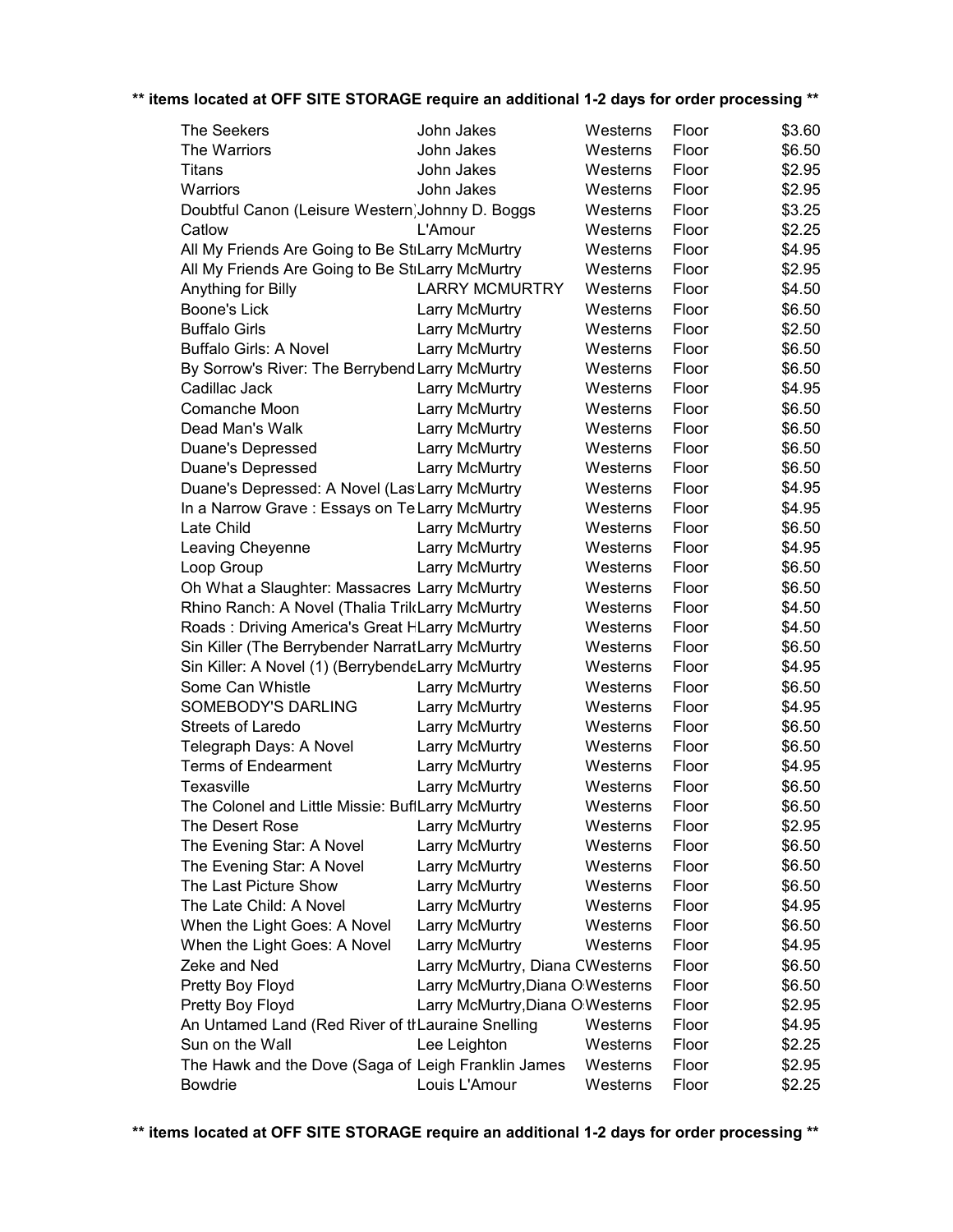| Bowdrie's Law                                    | Louis L'Amour | Westerns | Floor       | \$2.95 |
|--------------------------------------------------|---------------|----------|-------------|--------|
| Bowdrie's Law                                    | Louis L'Amour | Westerns | Floor       | \$2.95 |
| Comstock Lode                                    | Louis L'Amour | Westerns | Floor       | \$3.25 |
| Conagher: A Novel                                | Louis L'Amour | Westerns | Floor       | \$2.25 |
| Crossfire Trail: A Novel                         | Louis L'Amour | Westerns | Floor       | \$2.50 |
| Down the Long Hills (Louis L'AmoiLouis L'Amour   |               | Westerns | Floor       | \$2.50 |
| Flint                                            | Louis L'Amour | Westerns | Floor       | \$2.50 |
| Galloway (The Sacketts)                          | Louis L'Amour | Westerns | Standing Ra | \$2.50 |
| Hanging Woman Creek: A Novel Louis L'Amour       |               | Westerns | Floor       | \$2.50 |
| High Lonesome: A Novel                           | Louis L'Amour | Westerns | Floor       | \$2.25 |
| How the West Was Won (Louis L'Louis L'Amour      |               | Westerns | Floor       | \$2.50 |
| <b>Jubal Sackett</b>                             | Louis L'Amour | Westerns | Floor       | \$3.95 |
| <b>Jubal Sackett</b>                             | Louis L'Amour | Westerns | Floor       | \$2.95 |
| Jubal Sackett: The Sacketts: A NoLouis L'Amour   |               | Westerns | Floor       | \$2.70 |
| Jubal Sackett: The Sacketts: A NoLouis L'Amour   |               | Westerns | Floor       | \$2.50 |
| Kilrone                                          | Louis L'Amour | Westerns | Floor       | \$2.50 |
| Lando: The Sacketts: A Novel                     | Louis L'Amour | Westerns | Floor       | \$2.95 |
| Lonely On the Mountain (The SacILouis L'Amour    |               | Westerns | Floor       | \$2.50 |
| Lonely On the Mountain (The SacILouis L'Amour    |               | Westerns | Floor       | \$2.25 |
| Mojave Crossing (Sacketts, No. 9) Louis L'Amour  |               | Westerns | Floor       | \$2.95 |
| Mustang Man (Sacketts, No. 13) Louis L'Amour     |               | Westerns | Floor       | \$2.50 |
| Mustang Man (Sacketts, No. 13) Louis L'Amour     |               | Westerns | Floor       | \$2.50 |
| Night Over the Solomons: Stories Louis L'Amour   |               | Westerns | Floor       | \$2.50 |
| Off the Mangrove Coast: Stories Louis L'Amour    |               | Westerns | Floor       | \$3.95 |
| Reilly's Luck (Louis L'Amour's Los Louis L'Amour |               | Westerns | Floor       | \$3.50 |
| Reilly's Luck: A Novel                           | Louis L'Amour | Westerns | Floor       | \$2.50 |
| Ride the Dark Trail: The Sacketts: Louis L'Amour |               | Westerns | Floor       | \$2.95 |
| Ride the River: The Sacketts: A N(Louis L'Amour  |               | Westerns | Floor       | \$2.70 |
| Ride the River: The Sacketts: A N(Louis L'Amour  |               | Westerns | Floor       | \$2.25 |
| Sackett (The Sacketts, No 4)                     | Louis L'Amour | Westerns | Floor       | \$2.95 |
| Sackett's Land: A Novel                          | Louis L'Amour | Westerns | Floor       | \$2.95 |
| Silver Canyon: A Novel                           | Louis L'Amour | Westerns | Floor       | \$2.25 |
| Son of a Wanted Man: A Novel                     | Louis L'Amour | Westerns | Floor       | \$2.50 |
| Taggart                                          | Louis L'Amour | Westerns | Floor       | \$2.25 |
| Taggart (Louis L'Amour's Lost Tre Louis L'Amour  |               | Westerns | Floor       | \$2.50 |
| The Broken Gun                                   | Louis L'Amour | Westerns | Floor       | \$2.50 |
| The Empty Land                                   | Louis L'Amour | Westerns | Floor       | \$2.95 |
| The Haunted Mesa                                 | Louis L'Amour | Westerns | Floor       | \$3.50 |
| The Hills of Homicide: Stories                   | Louis L'Amour | Westerns | Floor       | \$2.50 |
| The Hills of Homicide: Stories                   | Louis L'Amour | Westerns | Floor       | \$2.25 |
| The Hills of Homicide: Stories                   | Louis L'Amour | Westerns | Floor       | \$2.25 |
| The Iron Marshal: A Novel                        | Louis L'Amour | Westerns | Floor       | \$3.95 |
| The Iron Marshal: A Novel                        | Louis L'Amour | Westerns | Floor       | \$2.95 |
| The Key-Lock Man (Louis L'Amou Louis L'Amour     |               | Westerns | Floor       | \$2.50 |
| The Lonely Men: The Sacketts: A Louis L'Amour    |               | Westerns | Floor       | \$2.25 |
| The Lonesome Gods                                | Louis L'Amour | Westerns | Floor       | \$3.95 |
| The Man Called Noon: A Novel                     | Louis L'Amour | Westerns | Floor       | \$2.95 |
| The Man from Skibbereen: A NoveLouis L'Amour     |               | Westerns | Floor       | \$2.50 |
| The Man from the Broken Hills                    | Louis L'Amour | Westerns | Floor       | \$2.50 |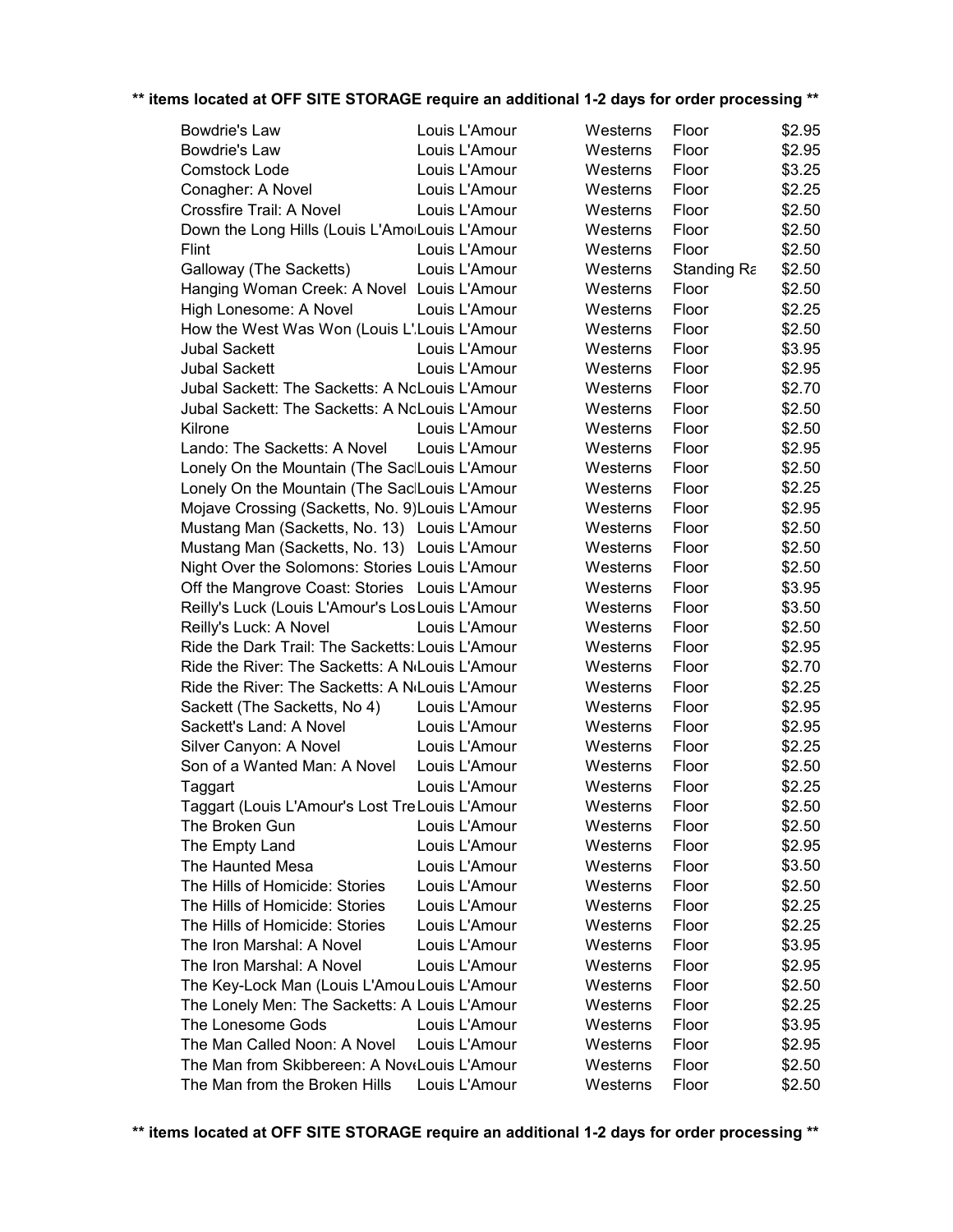| The Mountain Valley War: A NoveLouis L'Amour                          |                                   | Westerns | Floor | \$2.95 |
|-----------------------------------------------------------------------|-----------------------------------|----------|-------|--------|
| The Mountain Valley War: A NoveLouis L'Amour                          |                                   | Westerns | Floor | \$2.50 |
| The Rider of Lost Creek                                               | Louis L'Amour                     | Westerns | Floor | \$2.50 |
| The Rider of Lost Creek                                               | Louis L'Amour                     | Westerns | Floor | \$2.50 |
| The Rider of Lost Creek                                               | Louis L'Amour                     | Westerns | Floor | \$2.50 |
| The Rider of the Ruby Hills                                           | Louis L'Amour                     | Westerns | Floor | \$3.50 |
| The Rider of the Ruby Hills                                           | Louis L'Amour                     | Westerns | Floor | \$2.50 |
| The Shadow Riders                                                     | Louis L'Amour                     | Westerns | Floor | \$2.95 |
| The Shadow Riders                                                     | Louis L'Amour                     | Westerns | Floor | \$2.95 |
| The Shadow Riders                                                     | Louis L'Amour                     | Westerns | Floor | \$2.50 |
| The Sky-Liners: The Sacketts                                          | Louis L'Amour                     | Westerns | Floor | \$2.25 |
| The Warrior's Path: The Sacketts: Louis L'Amour                       |                                   | Westerns | Floor | \$3.50 |
| The Warrior's Path: The Sacketts: Louis L'Amour                       |                                   | Westerns | Floor | \$2.95 |
| To Tame a Land                                                        | Louis L'Amour                     | Westerns | Floor | \$2.95 |
| To the Far Blue Mountains                                             | Louis L'Amour                     | Westerns | Floor | \$2.95 |
| To the Far Blue Mountains (The SLouis L'Amour                         |                                   | Westerns | Floor | \$3.95 |
| To the Far Blue Mountains (The SLouis L'Amour                         |                                   | Westerns | Floor | \$2.95 |
| To the Far Blue Mountains (The SLouis L'Amour                         |                                   | Westerns | Floor | \$2.70 |
| To the Far Blue Mountains (The SLouis L'Amour                         |                                   | Westerns | Floor | \$2.70 |
| Walking Drum, The                                                     | Louis L'Amour                     | Westerns | Floor | \$2.50 |
| War Party                                                             | Louis L'Amour                     | Westerns | Floor | \$2.50 |
| West from Singapore                                                   | Louis L'Amour                     | Westerns | Floor | \$2.50 |
| Westward the Tide: A Novel                                            | Louis L'Amour                     | Westerns | Floor | \$3.95 |
| Westward the Tide: A Novel                                            | Louis L'Amour                     | Westerns | Floor | \$3.25 |
| Milo Talon                                                            | Louis Lamour                      | Westerns | Floor | \$2.50 |
| Milo Talon                                                            | Louis Lamour                      | Westerns | Floor | \$2.25 |
| Ride the Wind: A Novel                                                | Lucia St. Clair Robson            | Westerns | Floor | \$2.95 |
| Gunslinger Girl (James Patterson Lyndsay Ely                          |                                   | Westerns | Floor | \$6.95 |
| Doc Holliday and Lords of the Lan Matt Braun                          |                                   | Westerns | Floor | \$4.50 |
| Outlaw Kingdom: Bill Tilghman W:Matt Braun                            |                                   | Westerns | Floor | \$2.50 |
| <b>Black Fox</b>                                                      | <b>Matthew Braun</b>              | Westerns | Floor | \$2.25 |
| The Bright Face of Danger                                             | Max Brand                         | Westerns | Floor | \$2.50 |
| Hermit's Peak: A Kevin Kerney NoMichael McGarrity                     |                                   | Westerns | Floor | \$5.50 |
| Last Stage to Hell Junction (A Cal Mickey Spillane, Max All aWesterns |                                   |          | Floor | \$3.50 |
| The Bloody Spur (A Caleb York WMickey Spillane, Max AllaWesterns      |                                   |          | Floor | \$3.95 |
| Worship the Wind                                                      | <b>Mitchell Caine</b>             | Westerns | Floor | \$2.95 |
| Heart of the West by O. Henry UniO. Henry                             |                                   | Westerns | Floor | \$4.95 |
| Deadwood                                                              | Pete DEXTER                       | Westerns | Floor | \$5.50 |
| Blood at Sundown (Lou Prophet, EPeter Brandvold                       |                                   | Westerns | Floor | \$3.95 |
| Children of the Lion                                                  | Peter Danielson                   | Westerns | Floor | \$3.95 |
| The Shepherd Kings                                                    | Peter Danielson                   | Westerns | Floor | \$3.95 |
| <b>Bounty Hunter's Daughter</b>                                       | Phyllis De LA Garza               | Westerns | Floor | \$2.95 |
| Lorna Doone                                                           | R. D. Illustrated BlackmoWesterns |          | Floor | \$3.95 |
| The Deliverance and The Fire ArroRichard S. Wheeler                   |                                   | Westerns | Floor | \$3.95 |
| <b>Blackrobe (Canadians)</b>                                          | Robert E. Wall                    | Westerns | Floor | \$3.50 |
| The Jess Williams Trilogy: The ReRobert J. Thomas                     |                                   | Westerns | Floor | \$5.95 |
| <b>BAYOU</b>                                                          | Saliee O'Brien                    | Westerns | Floor | \$2.95 |
| Dodge City, queen of cowtowns (EStanley Vestal                        |                                   | Westerns | Floor | \$3.25 |
| Lonesome Gun                                                          | T.V. Olsen                        | Westerns | Floor | \$2.50 |
|                                                                       |                                   |          |       |        |